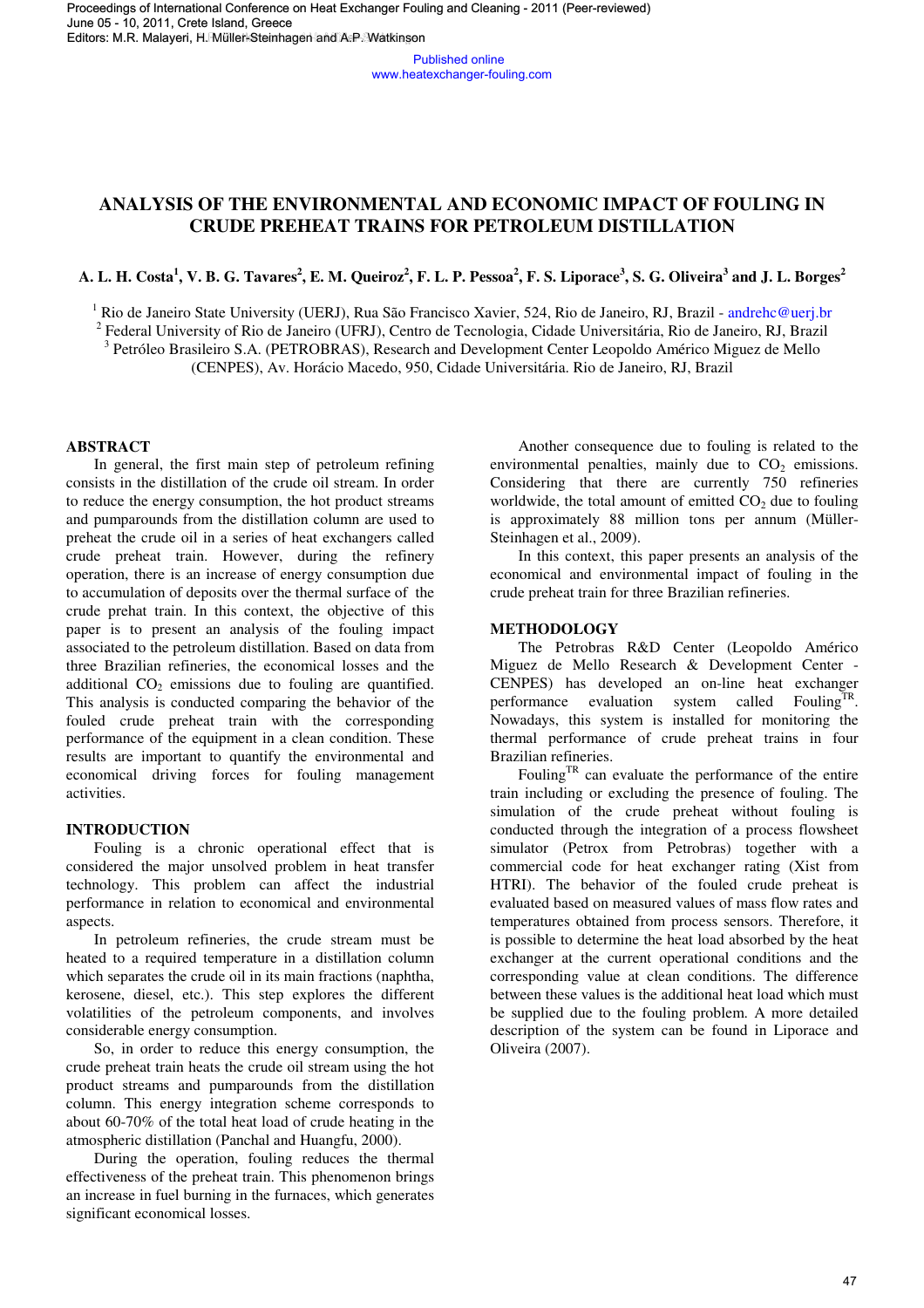#### **RESULTS**

The proposed analysis is explored using crude preheat trains of three Brazilian refineries, called 1, 2 and 3, with the following throughputs: 190,000 bpd, 105,000 bpd and 308,000 bpd, respectively. The set of data collected contains the total heat load of the crude preheat trains in the clean and dirty conditions. The time series data of the refineries encompass 2076 days for refinery A, 1250 days for refinery B, and 1574 days for refinery C.

Based on these data, it is possible to evaluate the reduction of the energy absorbed in the crude preheat train due to fouling. Figures 1, 2 and 3 show typical profiles of this reduction in the three refineries investigated in determined periods. It can be observed that the energy penalty increases during the process operation, because there is a continuous reduction of the thermal effectiveness of the thermal equipment.

Considering the entire set of data, the average reductions of the energy absorbed in the crude preheat trains, in relation to the clean condition, were 10.5%, 16.2% and 6.9%.



Fig.1. Reduction of the heat load of the crude preheat train in relation to the clean condition – Refinery 1.



Fig.2. Reduction of the heat load of the crude preheat train in relation to the clean condition – Refinery 2.



Fig.1. Reduction of the heat load of the crude preheat train in relation to the clean condition – Refinery 3.

#### **Economical impact**

 The collected data of the three crude preheat trains allows an assessment of the economical impact of the additional energy consumption due to fouling. Considering a fuel oil with a LHV equal to 44.3 GJ/t and a price equivalent to 300 US\$/t (Jan/2010), the average fouling costs per crude barrel are presented in Figure 4.



Fig.4. Fuel costs due to fouling

#### **Environmental impact**

 Considering the same fuel oil in this analysis, with an estimated carbon percentage of 85.6% (Smith, 2005), the average carbon emissions due to fouling in each refinery are shown in Figure 5.



Fig.5. Emissions due to fouling

**Analysis applied for a typical refinery**